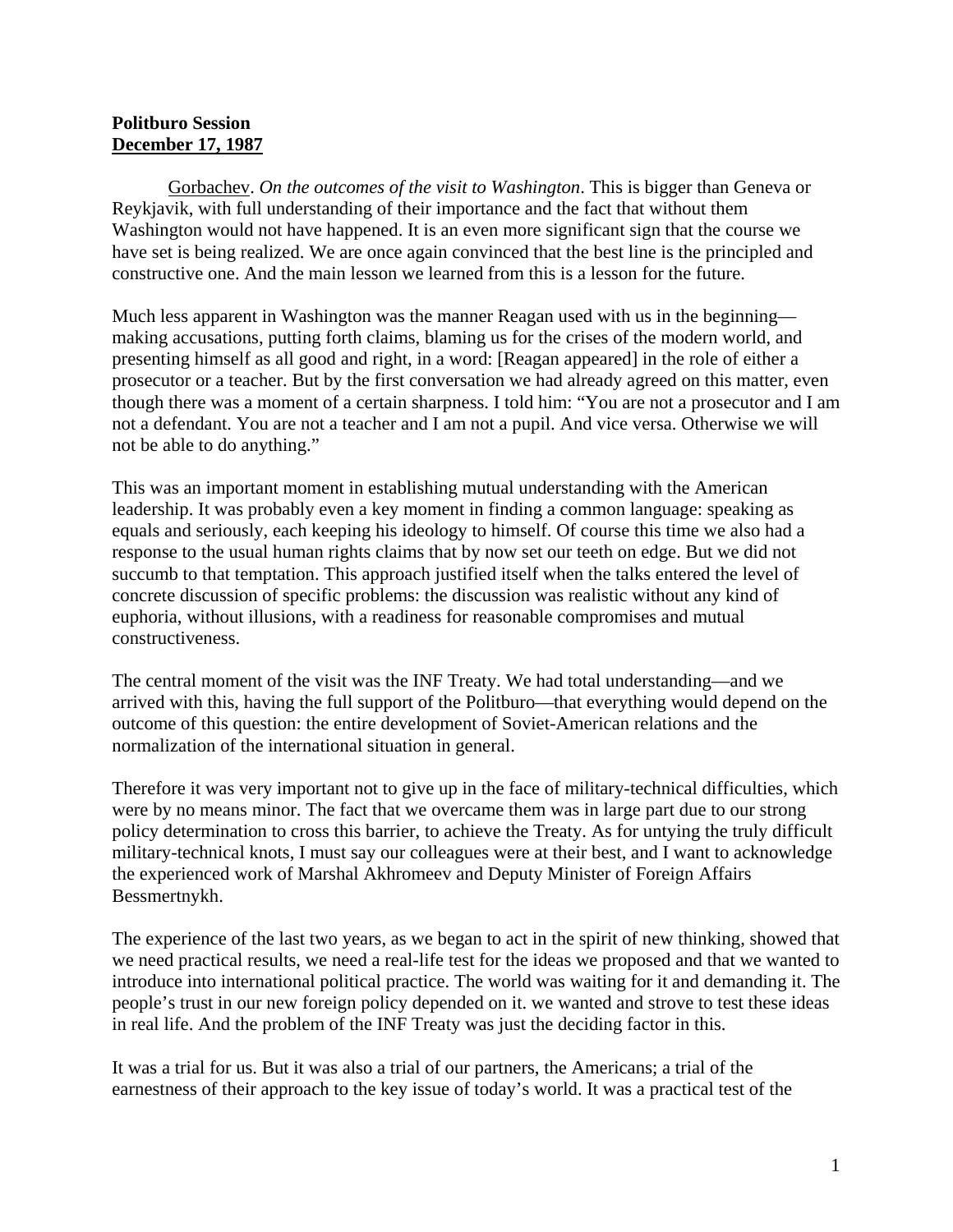statements they have made at the highest-level conferences, saying that nuclear war is unacceptable, that the U.S. is striving for disarmament, and that they want normal international relations.

Progress in this direction also opened the way for other areas of disarmament, namely nuclear, chemical and conventional weapons. It created the background for similar businesslike approaches to regional problems and bilateral relations.

The meeting in Washington was also an important test of another fundamental idea of new thinking—that its success and effectiveness depend on the state of affairs at home, and on *perestroika*.

This is not only a question of objectively tying the two processes together, and not only our sincere binding of the two, without any ulterior motives, in our conception, in our policies, and in the development of our theories. It is also a question of the world's perception and understanding of this connection. And even though it would seem that this is the moral side of the issue, it has also had enormous practical meaning.

In Washington we saw for the first time with our own eyes what great interest exists in everything that is happening here, in our *perestroika*. And the goodwill, even enthusiasm to a degree, with which prim Washington received us, was an indicator of the changes that have started taking place in the West. These changes evidence the beginning of the crumbling "image of the enemy," and the beginning of the destruction of the "Soviet military threat" myth. That was momentous to us. And it was noticed throughout the world.

A visit is an official action. We went there for talks with the President and representatives of his administration. But we also met with America, with all kinds of America—the youth, intellectuals, artists, the press, business circles and even the official elite, the ones who serve the administration.

And another very important aspect of the visit was truly getting to know a world which is in essence different. You mutually recognize this world through common logic, which is dictated by the growing degree of integration and interdependency of the world.

Major American figures wanted to meet with us. There was even some bias in the newspapers, saying that Gorbachev did not come here only to talk with the President, he came to influence all of America, including the people who ultimately determine its economy and politics.

We also noted that our partners did not want to give anything specific to the press on the progress of the one-on-one talks with the President and the delegations. We were prepared to do this. Thus, we were clearly winning in the question of *glasnost*. This emphasized the sincerity and honesty of our position and the fact that we came to really get things done, to deal with political policy, not play the games of the past.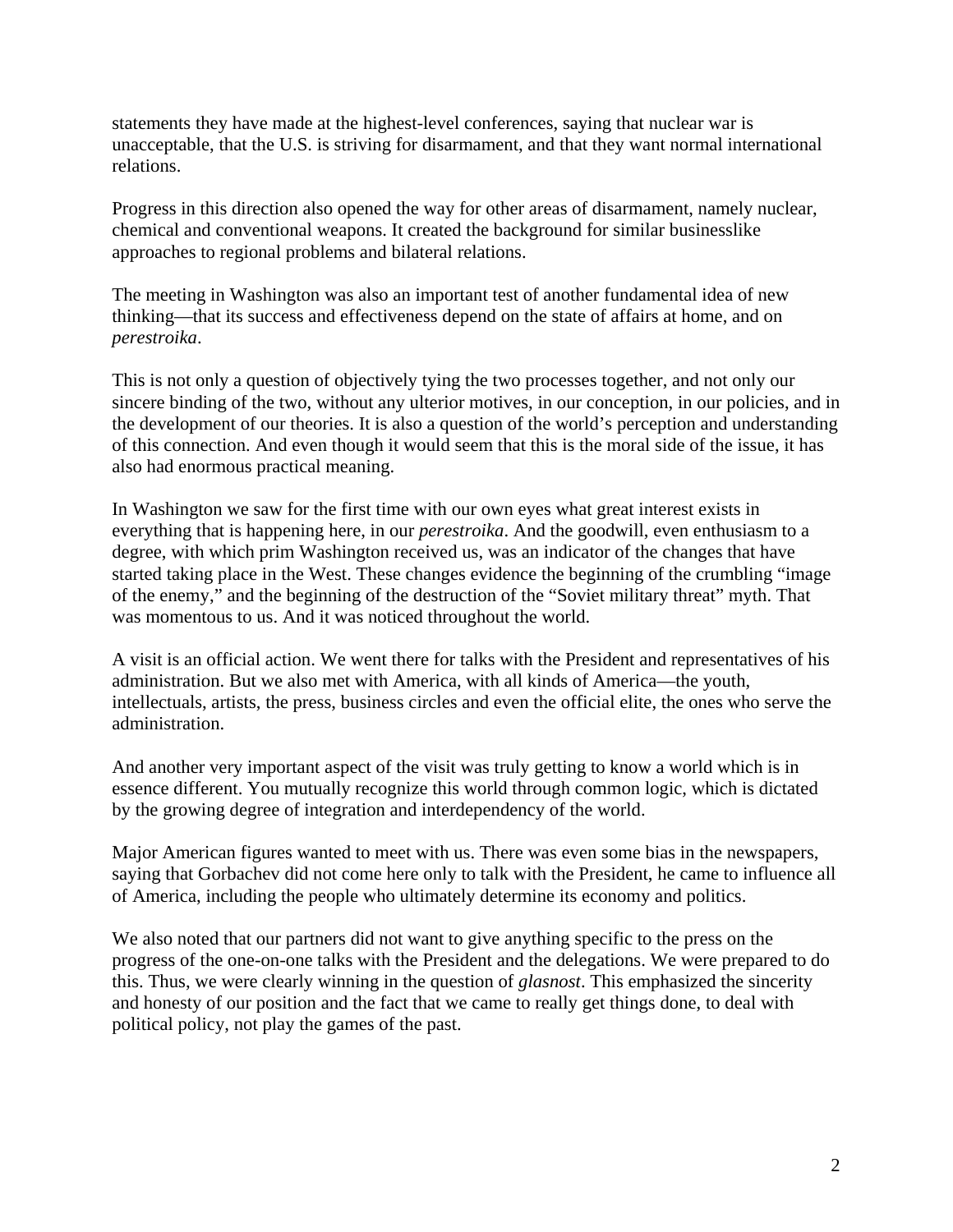In our contacts with the different kinds of America we saw that our *perestroika* has even reached American society, which has been driven to the limit with anti-Sovietism. People were not troubled by the fact that we might be behind in some aspects, such as the economy. They were interested in the fact that our society has moved forward, that it is finding a new movement and is inspired to change democratically. As a matter of fact, this interested everybody, most of all during our contacts with the people.

We felt, perhaps for the first time, in Washington that the human factor is also [important] in world politics. Until then we had gone by a rather hackneyed formula: foreign policy is about personal contacts between leaders of countries, leaders of governments and in general exchanges at the level of those who make politics.

This is understood. But even with this idea we meant that even the personal contacts still took place between representatives of radically different and irreconcilable systems, and the people were only "representatives." We saw Reagan only as the embodiment of the most conservative part of American capitalism and the masters of the military-industrial complex. But it turned out that at the same time the politicians, including the leading heads of state, if they are truly responsible people, also represent the purely human qualities, interests, and hopes of the common people—particularly of those people who vote for them in elections and who associate the country's dignity and their patriotism with the politician's name and personal qualities. At the same time, they can be guided by the most normal human motives and feelings. And it turns out that in our day all of this has enormous significance for making political decisions.

We were prepared and ourselves even strove to understand this aspect of relations with the American leadership, and with the leadership of other countries as well. In other words, we wanted to include the purely human factor into international political policy. This is an important aspect of the new thinking. And it has produced results. It seems in Washington we felt it distinctly for the first time.

The visit to Washington had another aspect as well—the European aspect. Undoubtedly, everybody expected results; undoubtedly, all serious politicians understood that all further development of world events would depend on the progress of Soviet-American relations.

At the same time there was another level of thinking—the bloc and national-ego thinking, which was superimposed with the ingrained ideas of a bipolar world and the idea that the decisive role belongs to the superpowers and they can do a great deal behind the backs of other states, against the interests of other states and at the expense of international politics. This came through especially, if you remember, in Reykjavik. There was a similar suspicion in the international atmosphere during our visit to Washington.

However, we were certain that the logic of disarmament would dispel these fears and suspicions. This would be especially relevant for Europe, since we were primarily dealing with European nuclear weapons.

Also, I wanted to let the American know that we will not pull back from the path to democratization. Of course, we also have to carefully mind its socialist nature. The people will